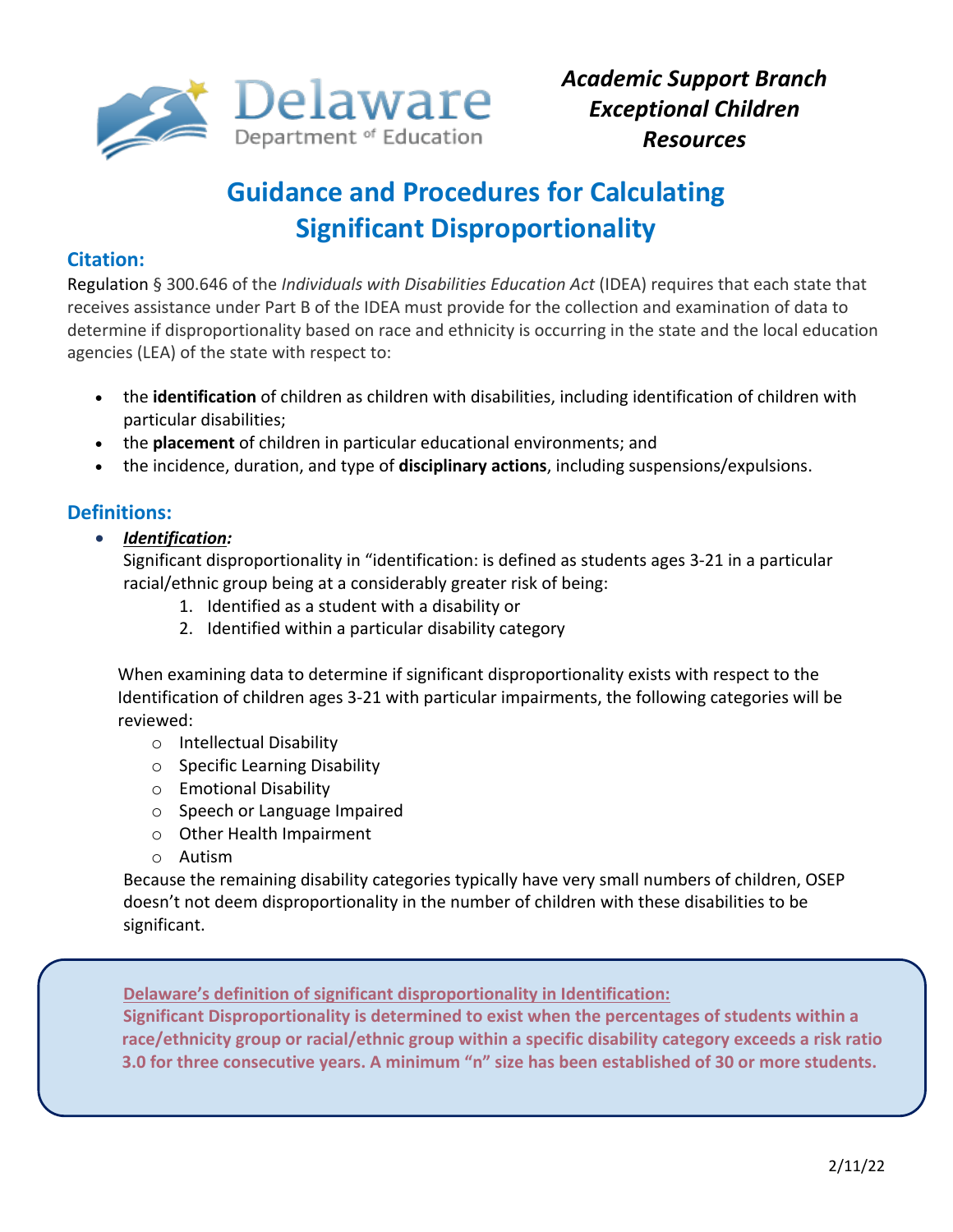## *Placement in Particular Education Settings:*

Significant disproportionality in "placement" is defined as students Kindergarten-age 21 in a particular racial/ethnic group (i.e.,) being at a considerably greater risk of being placed in one of the following Educational Environment placement categories than all other racial/ethnic groups:

- o Inside the regular classroom less than 40 percent of the school day
- o In separate schools and residential

Placements in homebound/hospital settings, correctional facilities, or placements by the parent of a student in private schools are not included in this examination. Placements inside the regular classroom for more than 41 percent of the day are not examined.

**Delaware's definition of significant disproportionality in Placement: Significant Disproportionality is determined to exist when the percentages of students within a race/ethnicity group or racial/ethnic group within an educational setting exceeds a risk ratio of 2.0 for three consecutive years. A minimum "n" size has been established of 30 or more students.**

## *Discipline:*

Significant disproportionality in "discipline" is defined as students with disabilities ages 3-21 in a particular racial/ethnic group being at a considerably greater risk of being subjected to disciplinary action during the school year than all other racial/ethnic groups. The discipline categories used to calculate significant disproportionality are listed below:

- $\circ$  In-school suspensions of 10 days or less (ISS  $\leq$  10 days)
- o In-school suspension of greater than 10 days (ISS > 10 days)
- o Out-of-school suspensions/expulsions of 10 days or less (OSS <= 10 Days)
- $\circ$  Out-of-school suspensions/expulsions of greater than 10 days (OSS > 10 days)
- o Total number of disciplinary removals

All discipline data is reviewed based on cumulative days during the school year

**Delaware's definition of significant disproportionality in Discipline:**

**Significant Disproportionality is determined to exist when the percentages of disciplinary action for students within a race/ethnicity group or racial/ethnic group when the disciplinary action exceeds a risk ratio of 3.0 for three consecutive years. A minimum "n" size has been established of 30 or more students.**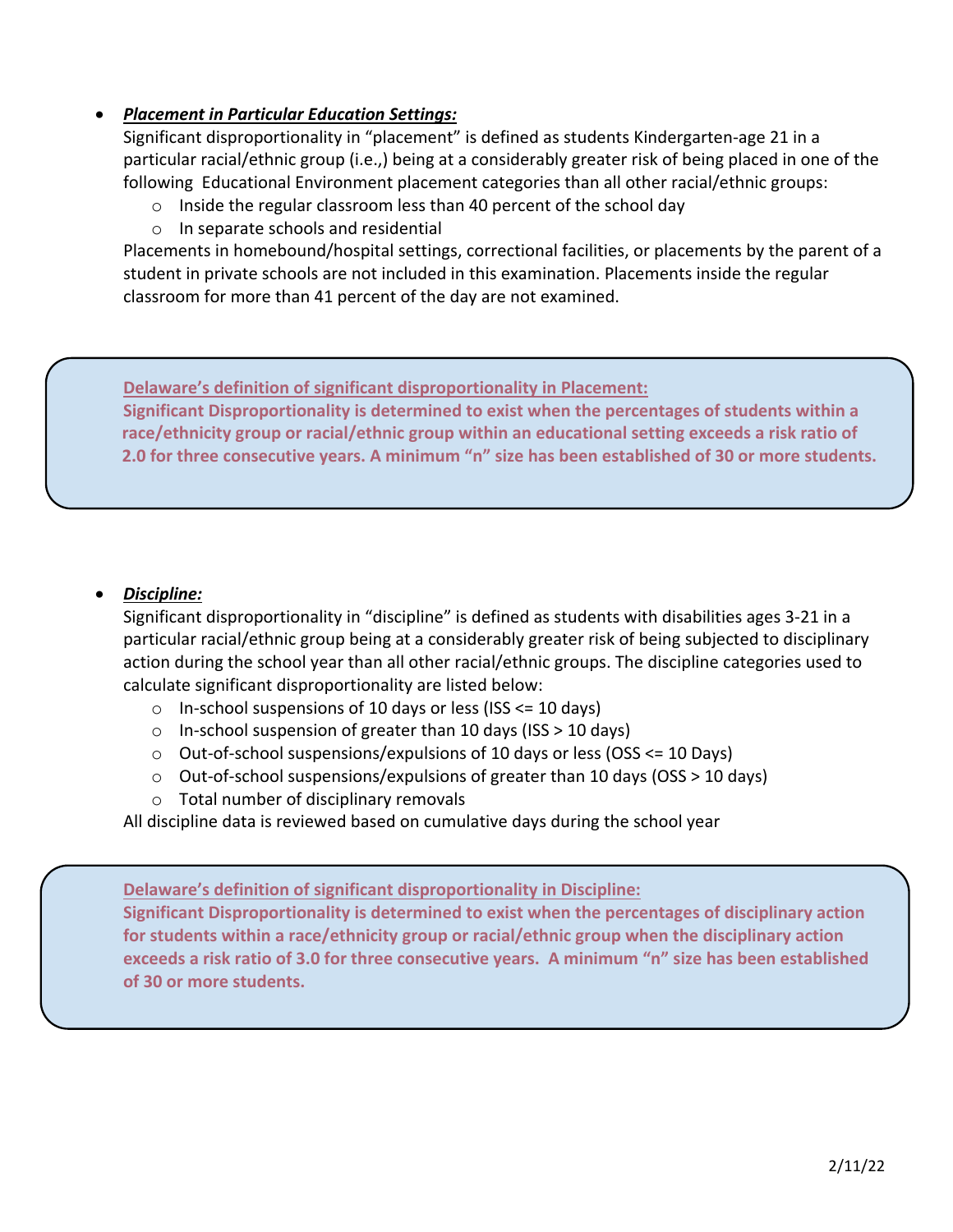# **Calculations/Business Rules:**

## *Identification:*

- o Calculations use data from Delaware's Unit Count (Total Enrollment) and the Special Education Child Count (Total Population) files. Only students with an Individualized Education Plan (IEP), ages 3-21, are counted. The calculations are based on residency within the LEA (with the exception of charter schools), therefore, students sent from outside LEAs to county programs are excluded from the overall LEA data. Those students are counted within the sending LEAs data.
- $\circ$  Calculations are performed for all LEAs with 30 or more students with an IEP.
- o Calculations are performed for each given racial/ethnic subgroup ( American Indian or Alaskan Native, Asian, Black or African American, Hispanic/Latino, Native Hawaiian or Other Pacific Islander, White, or Two or More Races).
- $\circ$  Calculations are performed for each racial/ethnic subgroups with 10 or more students in a given disability category (All disabilities, Intellectual Disability, Specific Learning Disability, Emotional Disability, Speech or Language Impaired, Other Health Impairment, Autism)
- $\circ$  A risk ratio of 3.0 is used to determine significant disproportionality by using LEA data for the specific racial/ethnic subgroup being calculated for SWD and Total Enrollment of that same racial/ethnic subgroup divided by all other SWD in each of the other racial/ethnic subgroups within each of the six designated disability categories.

## *Placement in Particular Education Settings:*

- o Calculations use data from Delaware's Unit Count or Total Population data and the Special Education Child Count Data files. Only students with an Individualized Education Plan (IEP), ages Kindergarten- age 21, are counted. The calculations are based on residency within the LEA (with the exception of charter schools), therefore, students sent from outside LEAs to county programs are excluded from the overall LEA data. Those students are counted within the sending LEAs data.
- $\circ$  Calculations are performed for all LEAs with 30 or more students with an IEP.
- o Calculations are performed for each given racial/ethnic subgroup ( American Indian or Alaskan Native, Asian, Black or African American, Hispanic/Latino, Native Hawaiian or Other Pacific Islander, White, or Two or More Races).
- $\circ$  Calculations are performed for each racial/ethnic subgroups with 10 or more students in a given setting (Residential and Separate, Inside Regular Education Class < 40% of the day)
- $\circ$  A risk ratio of 2.0 is used to determine significant disproportionality by using LEA data for the specific racial/ethnic subgroup being calculated for SWD and Total Enrollment of that same racial/ethnic subgroup divided by all other SWD in each of the other racial/ethnic subgroups within a given setting.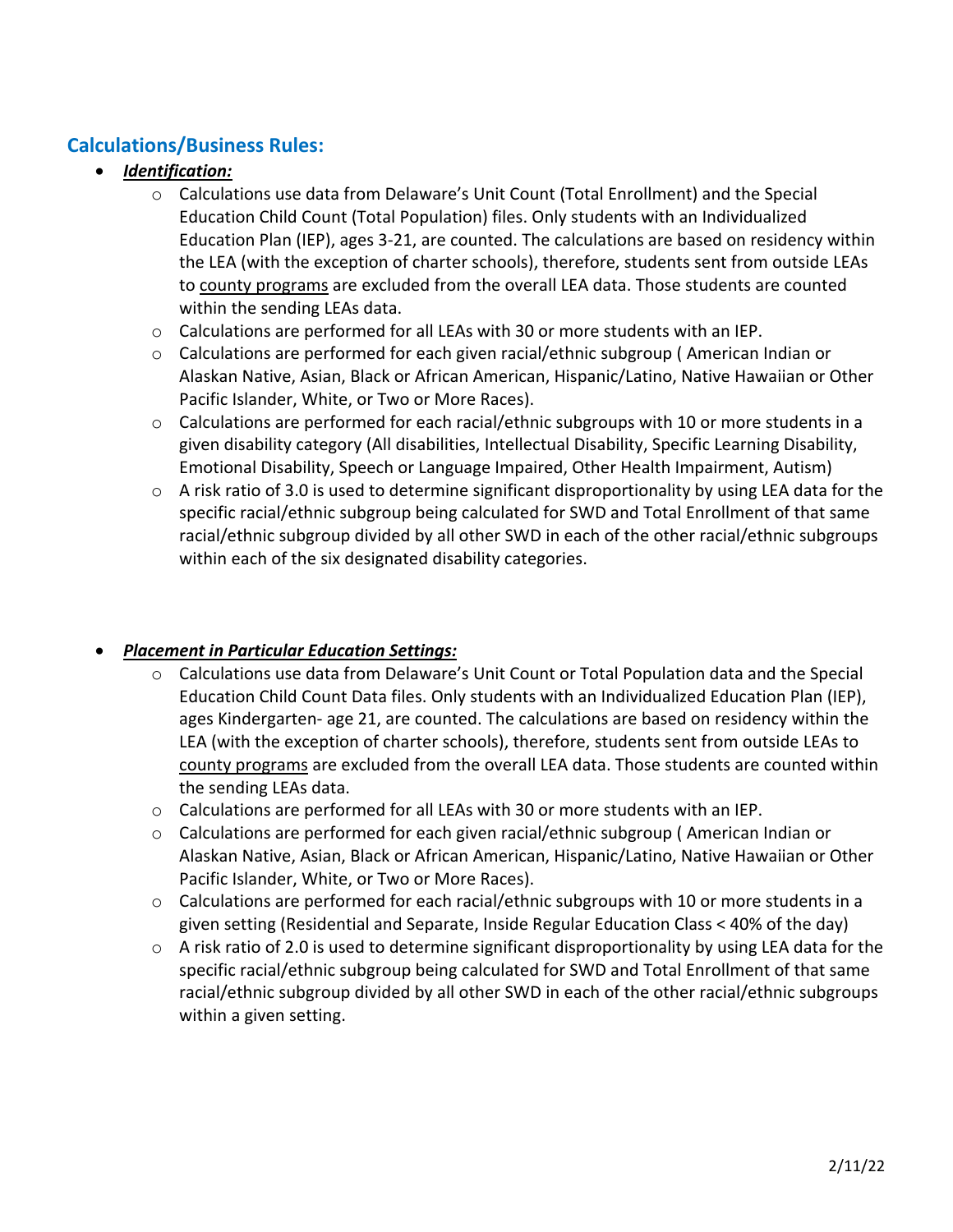## *Discipline:*

- o Calculations use data from Special Education Child Count data and discipline data submitted by the LEAs in August of the previous year. All students with an Individualized Education Plan (IEP), ages 3-21, are counted.
- $\circ$  Calculations are performed for all LEAs with 30 or more students with an IEP.
- o Calculations are performed for each given racial/ethnic subgroup ( American Indian or Alaskan Native, Asian, Black or African American, Hispanic/Latino, Native Hawaiian or Other Pacific Islander, White, or Two or More Races).
- o Calculations are performed for each racial/ethnic subgroups with 10 or more students in a discipline category (ISS <= 10 days, ISS > 10 days, OSS <= 10 days, OSS > 10 days, total removals)
- o A risk ratio of 3.0 is used to determine significant disproportionality by using LEA data for the specific racial/ethnic subgroup being calculated for SWD and Total Enrollment of that same racial/ethnic subgroup divided by all other SWD in each of the other racial/ethnic subgroups within a given discipline category.
- $\circ$  For the purpose of this IDEA data collection, a day includes >  $\frac{1}{2}$  day. Days are cumulative over the course of a school year and need not to be consecutive.
- o A suspension is considered a removal from the student's designated instructional environment for discipline purposes.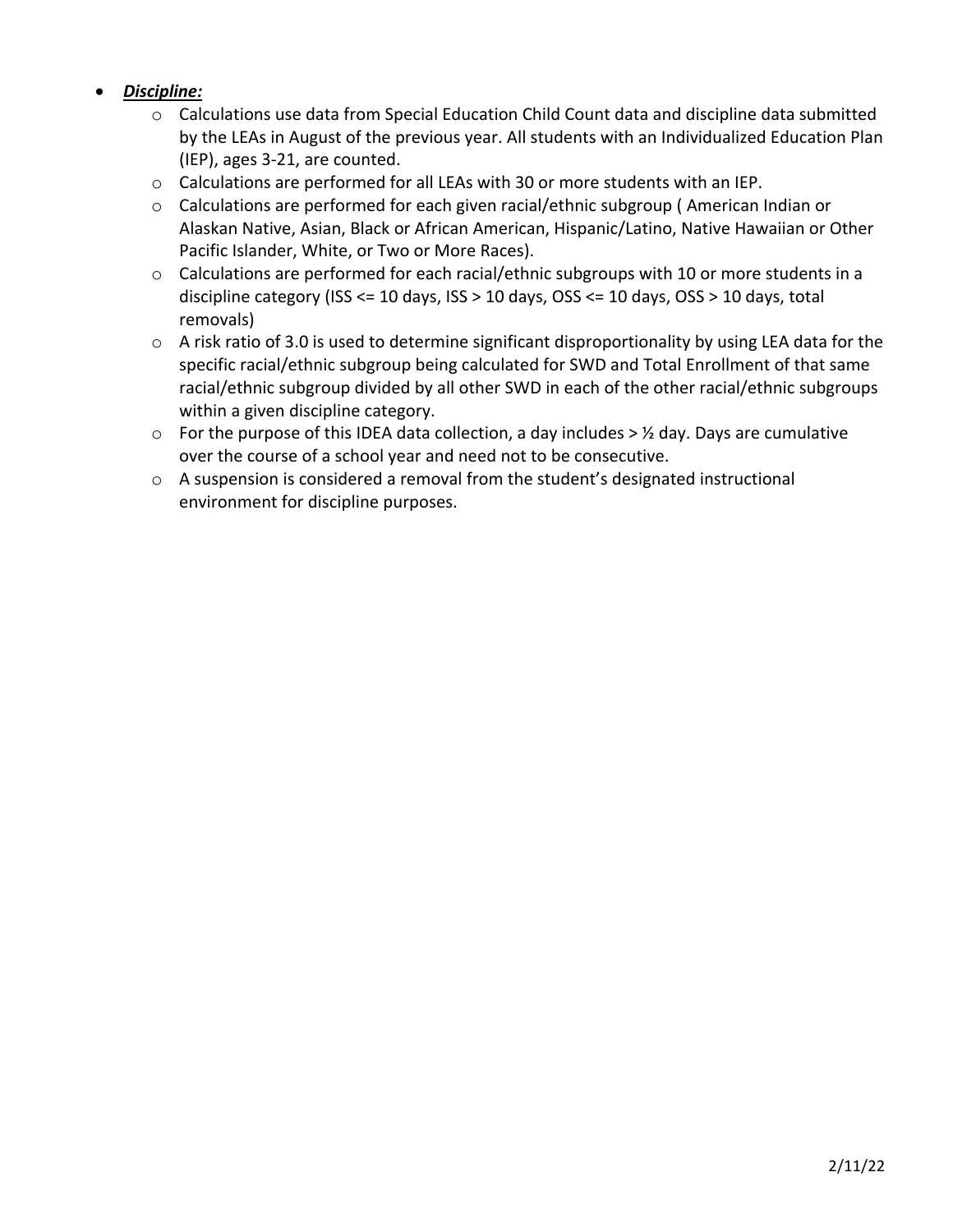#### **What happens if an LEA is identified with Significant Disproportionality?**

The DDOE requires that LEAs identified with Significant Disproportionality must:

- o Conduct a Root-Cause Analysis;
- o Review/Revise Policies, Procedures and Practices related to the identification;
- o Publicly Report Revisions of Policies, Procedures and Practices related to the identification;
- $\theta$  Allocate 15% of IDEA Special Education (Part B, Section 611 & 619) funds within the upcoming Consolidated Grant Application (CGA) Process for Comprehensive Coordinated Early Intervening Services (CCEIS) to address the root cause of the determination. Students with and without Special Education Services can be support but not just Students with Disabilities only. These early intervening services can support students in ages 3-21.
- $\circ$  Reporting requirement: LEA is required to track the number of students receiving CCEIS support for a two year period.

### **Must a school LEA meet the definition for significant disproportionality in each of the categories before being identified with significant disproportionality?**

No. The LEA only needs to meet the definition for one of the categories to be identified with significant disproportionality.

#### **How will a school LEA be notified if they have significant disproportionality?**

LEAs will be notified in writing by DDOE if any category meets the rate ratio for significant disproportionality. Once the LEA has been made aware, DDOE staff will be available to offer assistance to the LEA upon request.

#### **Does Delaware use Reasonable Progress?**

Using three years of data, Delaware has chosen to adopt Reasonable Progress when an LEA decreases by .25 over a 2-year period with no increase in any year. Reasonable Progress will not be applied if an LEA is at a 5.0 threshold or higher.

## **Where can I find additional information about Comprehensive Coordinated Early Intervening Services (CCEIS) and Coordinated Early Intervening Services (CEIS)?**

Information around CCEIS and CEIS is available through DDOE, Exceptional Children Resources. Resources for conducting Root-Cause Analysis is also available if needed.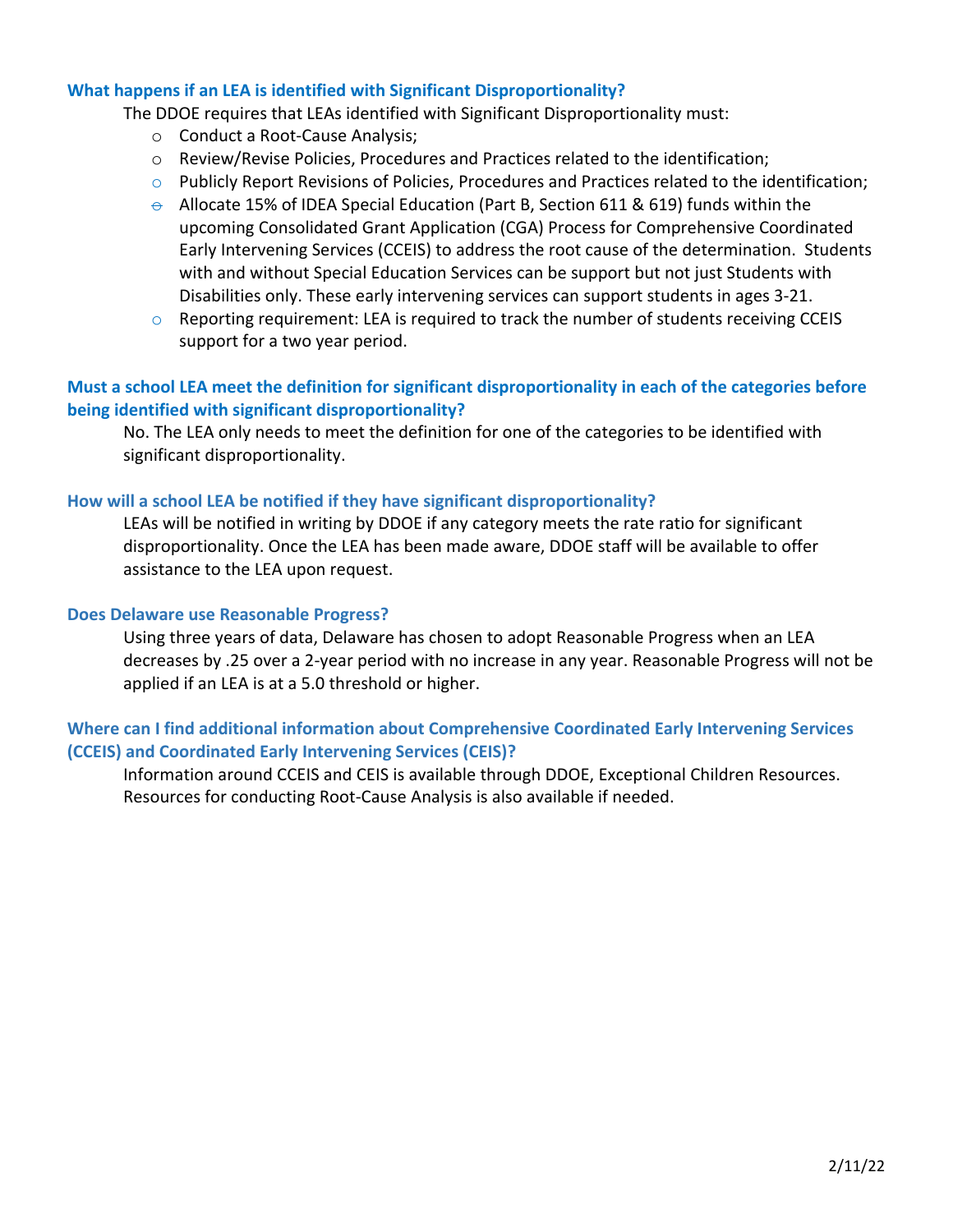#### **Example Calculation of the Risk Ratio IDENTIFICATION**